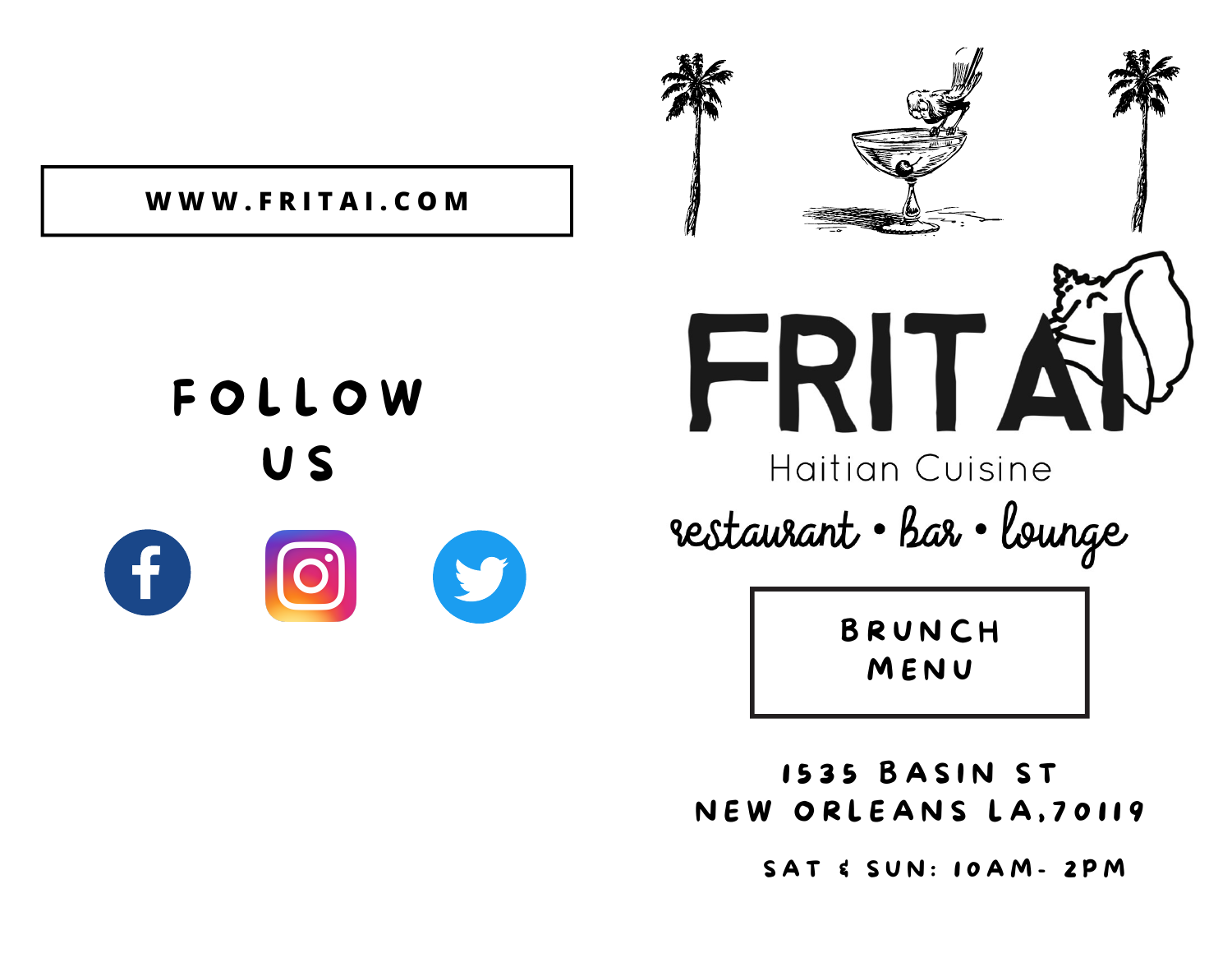### **OMELETTES**

NEW ORLEANIAN: SMOKED SAUSAGE, BELL PEPPERS, ONION & CHEDDAR, TOPPED WITH CRAWFISH ETOUFFEE(SERVED WITH POTATOES)  $515, 50.$ 

HAITIAN OMELETTE: CRISPY PORK, GREEN ONION, TOMATO, BELL PEPPERS & CHEDDAR, TOPPED WITH PIKLIZ(SPICY RELISH) SERVED WITH POTATOES  $$13.50$ 

CALIFORNIA OMELETTE: SPINACH, GREEN ONION, AVOCADO AND CHEDDAR(SERVED WITH POTATOES) \$ 1 4

|                     | MAKE YOUR OWN!     |  |  |  |
|---------------------|--------------------|--|--|--|
| OMELETTE            |                    |  |  |  |
|                     | \$8.50             |  |  |  |
| <b>.50 PER ITEM</b> | SI PER ITEM        |  |  |  |
| CHEDDAR             | AVOCADO            |  |  |  |
| SPINACH             | <b>BACON</b>       |  |  |  |
| <b>TOMATO</b>       |                    |  |  |  |
| <b>ONION</b>        |                    |  |  |  |
| <b>GREEN ONION</b>  |                    |  |  |  |
| <b>BELL PEPPER</b>  |                    |  |  |  |
| <b>TURKEY BACON</b> |                    |  |  |  |
| SMOKED SAUSAGE      |                    |  |  |  |
|                     | EGGS WHITES \$2.00 |  |  |  |

#### HAITIAN BREAKFAST PLATE

TWO EGGS, FRIED PLANTAINS, AVOCADO, PIKLIZ(SPICY RELISH) SAUCE CREOLE AND CHOOSE: MUSHROOM TOFU OR CRISPY PORK

#### CINNAMON TOAST PLANTAINS : \$ 9

WITH COCONUT NUT CREAM AND GUAVA

#### CHOCOLATE FRENCH TOAST : \$14

WITH RICH FRENCH BREAD STUFFED WITH HAITIAN CHOCOLATE SAUCE AND TOPPED WITH BERRIES

#### FRITAI BENEDICT:

 $515$ 

\$ 1 4

**B R U N C H**

restaurant • Bar • lounge

Single Egg

**M E N U**

ON POACHED EGGS TWO FRIED PLANTAINS, AVOCADO, BACON, CHIPOTLE HOLLANDAISE TOPPED WITH PIKLIZ

SMOKED SHRIMP& GRITS: SHRIMP AND SMOKED HERRING, GRITS, TOMATO & MICROS  $517$ 

# LUNCH BITES

| PLANTAIN CHIPS (V)      | S 6 |
|-------------------------|-----|
| Sanyad with gyarada din |     |

Served with avocado dip

 $AKRA$   $(V)$ 

Spiced Root vegetable fritters served with pikliz dip

#### GRILLED SHRIMP PIKLIZ

Grilled shrimp tossed with citrus, spicy pikliz and avocado. Served with fried green plantains

#### **MIRLITON SALAD**

Fresh greens & shaved mirliton, red onion, herb vin, grilled carrot, candied plantain

## WINGS

EPIS MARINATED AND FRIED TO PERFECTION. CHOOSE YOUR FLAVOR:

CREOLE BUFFALO

SPICY MANGO (with avocado dip)

\$ 1 3

**\$ 9**

**\$ 1 2**

**\$ 7**

(with ranch) R O A S T E D G A R L I C

#### **PASSIONFRUIT** B B Q

THE FRITAI  $(V)$ 

9 PC-512 12 PC-515

 $6$  P C  $-59$ 

#### C R A B \$ 1 0

M A C N **'** C H E E S E : OUR CLASSIC MACARONI

AU GRATIN WITH LUMP CRAB, CHEDDAR & PARMESAN \*\*\* ADD WINGS FOR \$5\*\*\*

#### C R E O L E CHICKEN \$14

HERB ROASTED & SMOTHERED IN CREOLE SAUCE WITH RICE AND BEANS, PLANTAINS & PIKLIZ

### S I D E S

Fried Green Plantains 5 Fried Sweet Plantains 5 Diri Blan (White Rice) 2 Diri Kole (Rice n Red Bean) 3 Pikliz 3 Applewood Smoke Bacon 4 Turkey Bacon 4 Potatoes 4 Fruit Bowl 6 Smoked Fish Grits. 4 Toast (Wheat) 3 2.50 Maple Syrup. 1

BETWEEN TWO FRIED PLANTAINS WITH AVOCADO, MANGO SAUCE, PIKLIZ WITH PORK, CHICKEN S A N D W I C H :

OR MUSHROOM TOFU SERVEDWITH PLANTAIN CHIPS & D I P

#### $G$  RIYO  $516$

CRISPY PORK WITH RICE & BEANS, FRIED PLANTAINS, PIKLIZ (SPICY RELISH) AND SAUCE CREOLE